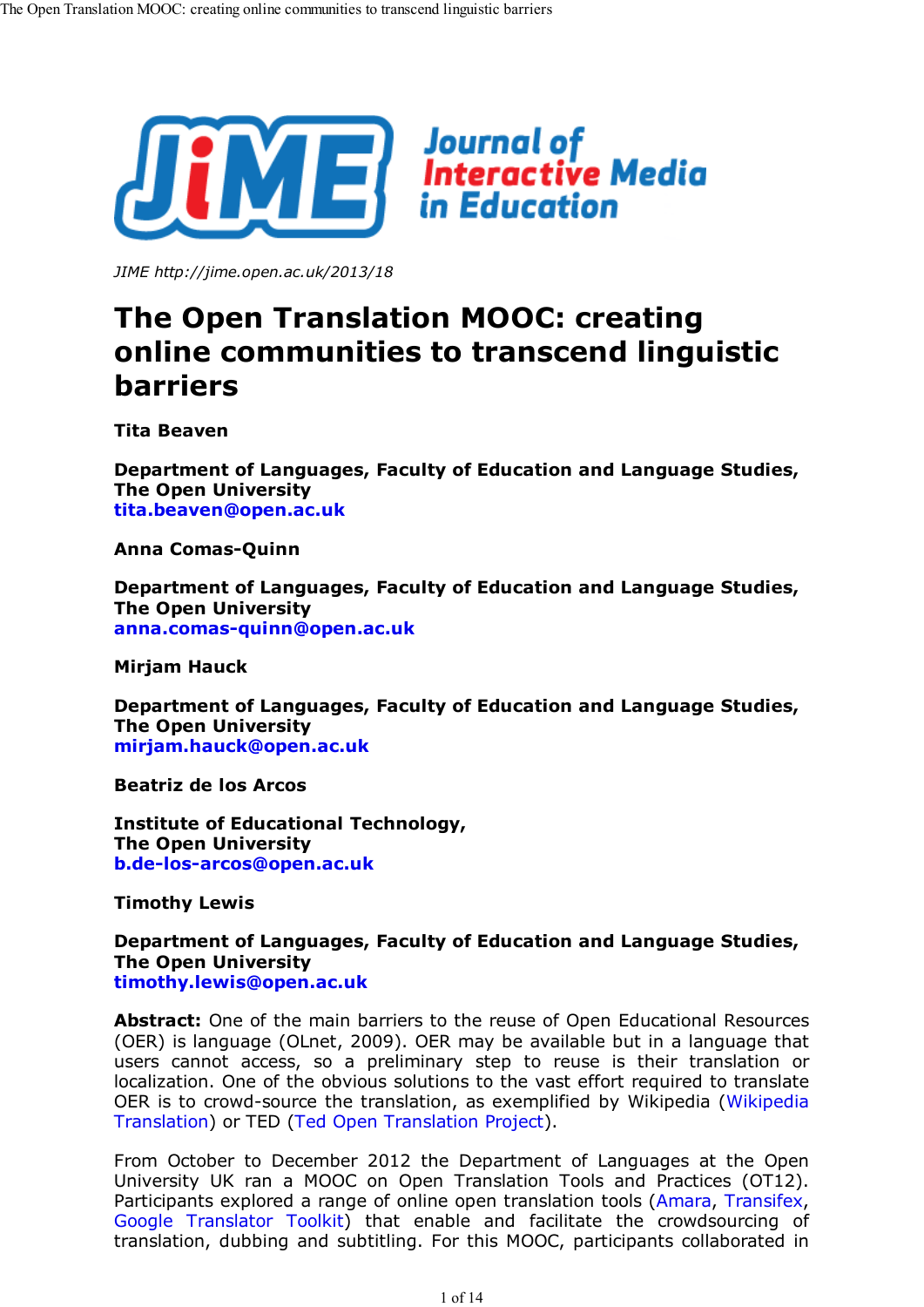the translation and subtitling of OER mainly to and from English and Spanish, but also Portuguese, French, Greek, German and Catalan. Forum discussions, synchronous online sessions, recorded podcasts and the tasks themselves were designed to provide input, facilitate discussion and share views not only on the linguistic specificities of translating different languages, but also on issues such as quality assurance in open translation and the ethics and practicalities of openness in education and translation.

Data for this paper is drawn from online surveys covering participants' backgrounds and their prior experience as translators; their expectations and motivation for participating in the OT12 MOOC; and their evaluation of the outcomes of the MOOC.

We understand MOOCs as events (Cormier, 2010) or, following the principles of connectivism, catalysts for starting conversations within a network (Downes, 2011), and therefore feel that they might be a suitable way of engaging online communities of translators, language teachers and learners, and those interested in the crowdsourcing of translations for OER. This paper attempts to open up a debate on how the world of open education can harness crowdsourcing and existing open translation models to further the openness agenda.

**Keywords:** MOOC, OER, Open Translation, crowdsourcing, open tools, open practices

# **Introduction**

This paper describes a MOOC in Open Translation Tools and Practices offered in 2012 by the Department of Languages at the Open University, UK (OUUK) and considers the role that this type of open course can play in bringing together volunteers interested in contributing to the translation of educational open content. The paper highlights the need to translate and localize open educational content, presents some examples of Open Educational Resources (OER) translation initiatives, and makes the case for crowdsourcing and an open translation approach as a viable solution to this challenge. The Open Translation MOOC and the expectations and experiences of its participants are described, and the paper concludes with some reflections on the suitability of MOOCs as community forming tools around OER projects.

### **The language barrier**

Language is one of the main barriers to the reuse of OER (OLnet, 2009), although this problem is often underestimated particularly by speakers of English, a so-called global language. There is a tacit, though false, assumption when publishing openly in English that the rest of the world is able to access content in English. However, we know that English is the main language for only around 375 million people, whilst another billion approximately use it, with different degrees of proficiency, as a second or foreign language (Graddol, 2000). And whilst speakers of English as a second or foreign language might be able to read text-based OER, audio-visual materials such as recorded lectures or webinars can be considerably harder to understand. That still leaves around 80% of the world's population unable to access educational content published in English.

Thus, if OER are available in a different language from that spoken by potential users, a preliminary step to reuse might have to be their translation or localization (i.e. adapting the content to a particular region). This section describes the ways in which different initiatives have sought to tackle the issue of translating and adapting OER for reuse, and illustrates the important role that technology and crowdsourcing can play in this endeavour.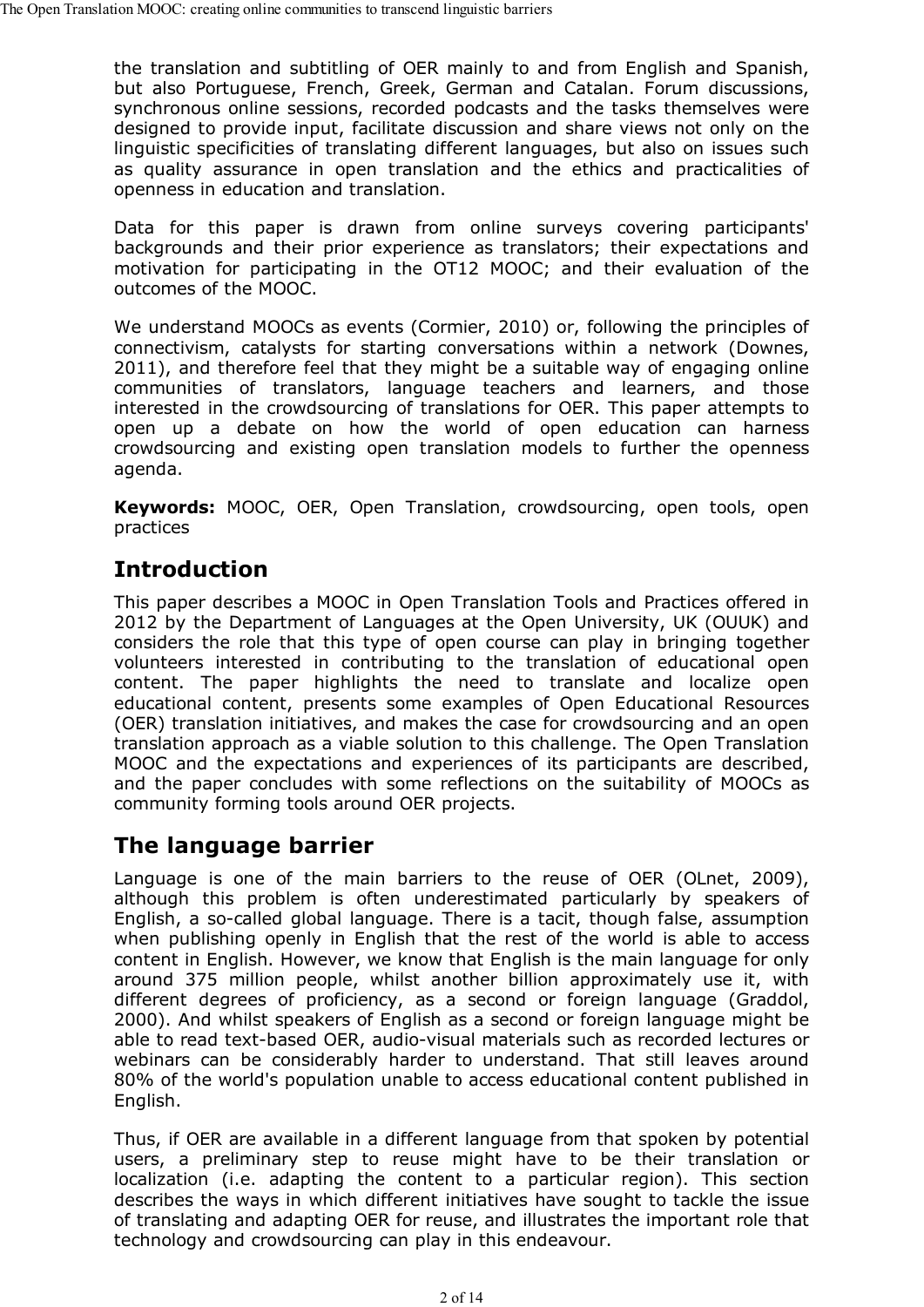A small-scale example of translation and localization is that of UnisulVirtual, the distance education campus of UNISUL, a Brazilian university that started collaborating with the OUUK in 2007 to increase the number of courses that were offered openly in Brazilian Portuguese (Lane, McAndrew and Santos, 2009). UnisulVirtual translated a number of business and management, IT and digital multimedia courses from the OUUK's OpenLearn platform from English into Brazilian Portuguese, and also translated some of their own courses into English, which were then made available openly through OpenLearn's LabSpace (see *UnisulVirtual courses*).

MIT has partnered with different organisations to translate its Opencourseware (OCW) materials into Spanish and Portuguese (with *Universia*), Simplified Chinese (with China Open Resources for Education, CORE - a consortium of Chinese universities), Traditional Chinese, Thai, Persian, Turkish and Korean. The Creative Commons license used allows translation into another language as long as the license's requirements (BY-NC-SA) are met, and MIT has made it a prerequisite that a disclaimer is added to the translation to guard against legal challenges in case of translation inaccuracies. In the case of Traditional Chinese, it was the enthusiasm of Lucifer Chu, Chinese translator of *The Lord of the Rings*, that led to the creation in Taiwan in 2004 of the Opensource Opencourseware Prototype System (*OOPS*), a volunteer organization which set out to translate the MIT OCW materials into Chinese. Through online contacts and media coverage the organization attracted volunteer translators and extended its work to resources from other institutions, which led to a two year grant from the Hewlett Foundation in 2006. By 2007 more than 2200 translators from over 22 countries had completed the translation of over 500 of MIT's courses (Lee, Lin and Bonk, 2007).

Khan Academy, the non-profit organisation providing free educational resources mainly for science, maths and technology, has its own volunteer translation portal (like Wikipedia or TED Talks). However, as their resources are openly licensed, their translation into other languages does not need to take place with KhanAcademy involvement or approval. For example, Portugal Telecom has made KhanAcademy videos available in Portuguese for Portugal and Portuguesespeaking Africa. The KA Lite initiative, an offline version of KhanAcademy content developed by the team at the Foundation for Learning Equality, manages the translation of KhanAcademy content through the open source translation management tool Pootle in its KA Lite Translations site. In March 2013, KhanAcademy organised a Czech Translation Marathon bringing together 60 volunteers at the Faculty of Information Technology, Czech Technical University in Prague, to translate Khan Academy videos into Czech.

A similar initiative has been taken by open.michigan at the University of Michigan, US, which has called on the languages community worldwide to translate a number of microbiology and disaster management video resources created by the institution in collaboration with institutions in Ghana and East Africa respectively. The call for help points out that *'the [disaster management] lectures were designed to be used across the East Africa region, but their current English-only captions and narration make them largely inaccessible to regional French- and Swahili- speaking countries'* (Ludewig Omollo, 2013). The campaign makes use of open tools such as Google Translate, YouTube and Amara to speed up the process, and has engaged local participants through a marathon translation competition or *Translate-A-Bowl*.

Wolfenden, Buckler and Keraro (2012) point out though that *'making content (OER) available to others is relatively easy; ensuring that it is useful is much more difficult but cultural appropriateness and task authenticity are essential to support learning'* (p. 15). The following are two examples in which adaptation to local context is viewed as crucial to the reusability of content.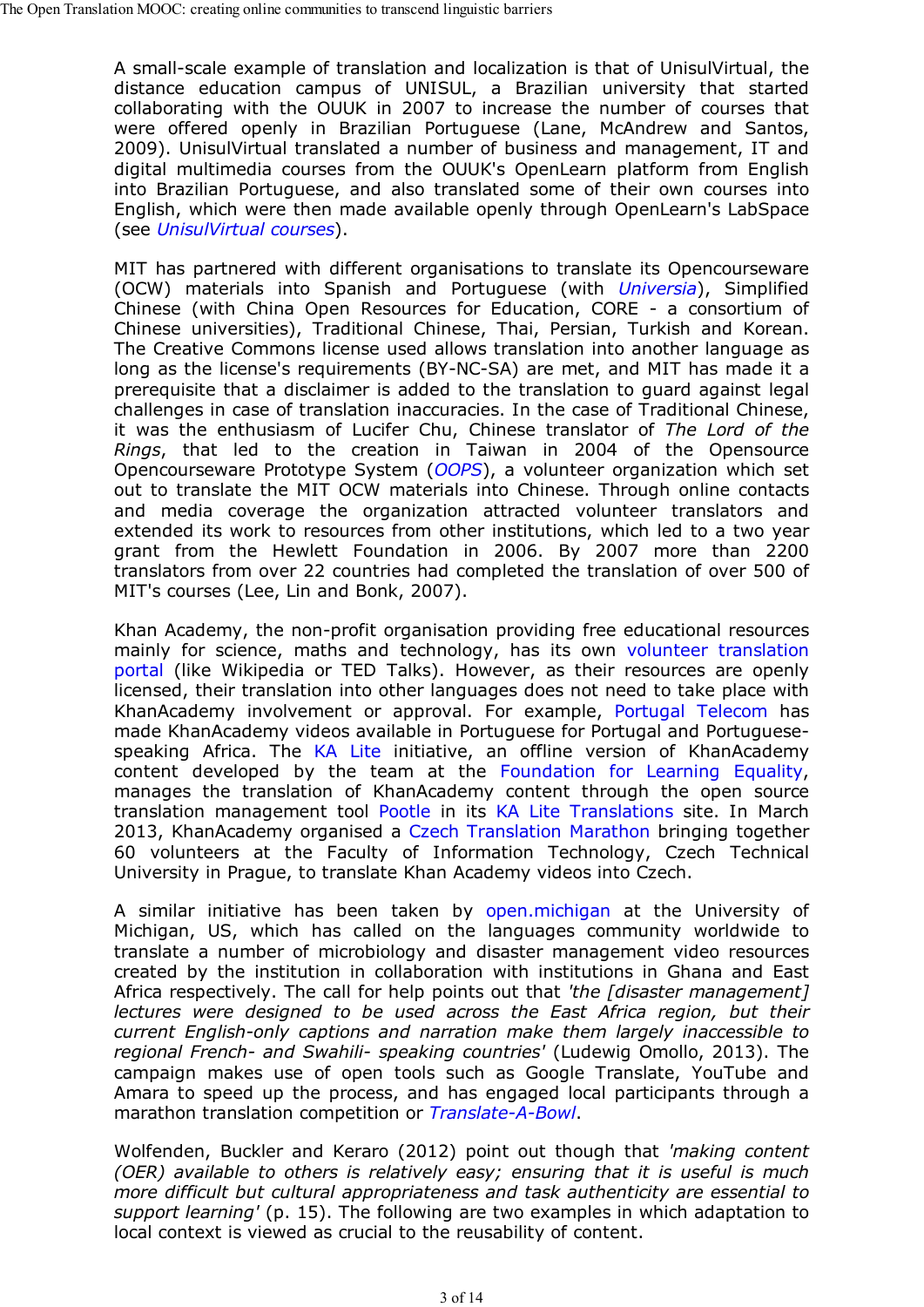The TESSA project (Teacher Education in Sub Saharan Africa), initiated in 2005 and led by the OUUK, aimed to provide OER to support school-based teacher development and improve the quality of teaching in Sub Saharan Africa, where many teachers are unqualified or under qualified (TESSA, 2012). Its approach was to make available a bank of modular, flexible resources, originally written in English (as the working language of the project) but then translated to Arabic, French and Kiswahili and adapted to nine country contexts. Adapting OER to the cultural realities of the various partner countries and regions was seen as essential to ensure that the learning materials could support the authentic, situated experiences of the teachers.

TESSA materials were created by teams of authors from several countries in the project, and were structured to facilitate adaptation without having to rework all the material. A well-defined template was used and some generic sections were included, with others such as case studies being identified as more suitable to be adapted to each particular context. Wolfenden et al. (2012) describe the process of translation and adaptation, which was undertaken by teams of lecturers (subject specialists) recruited for that purpose, and propose the following typology of changes: a) changes to names of people and places; b) cultural and environmental changes (to fit local history and culturally relevant examples); and c) changes required to align the resource to the local curriculum (by adding or taking away material, or changing it to suit the level of pupils).

The process of adapting the 75 study units in TESSA took almost a year and a substantial amount of resource. However, the resulting changes are described as modest (in number and depth), possibly because *"for many authors, making changes felt disrespectful to the original author, implying a criticism of the author's work"* (*ibid*, p. 10).

Following the success of TESSA, the Department of International Development in the UK is currently funding the TESS-India project (Teacher Education through School-based Support in India), also led by the OUUK. Once again, the aim is to tackle the low achievement and high dropout rates in primary and secondary education in India by providing a network of freely available distance learning teacher education resources.

The resources are being developed by UK and Indian subject experts, and will be translated and adapted to the seven states in which they will be implemented. Three of the states share Hindi as their common language, although different dialects are spoken in each state, whilst in the other four states the working languages are Assamese, Bengali, Kannada and Oriya. There are many reasons, including political ones, for translating and adapting the content, not least the fact that teachers' proficiency in English is generally low, in spite of it being recognized as an additional official language of the Republic of India alongside Hindi.

TESS India is looking at different models*[1]* to enable the translation and adaptation of the resources. Professional translations carried out by agencies have been rejected as too expensive and potentially resulting in content that would be written in a high register language unfamiliar to many primary and secondary school teachers in rural areas, who themselves often have very low qualifications. The TESSA model of employing linguistically proficient members of local existing academic subject communities to translate the resources from English is likely to be used for the translation to the official languages of the seven states involved in the project. The issue of Quality Assurance might be tackled through a central body, possibly a Non-Governmental Organisation, and carried out by ordinary users, rather than translation or subject specialist, who would check translations for linguistic accuracy and appropriateness. The possibility of crowdsourcing the translation of the resources into other local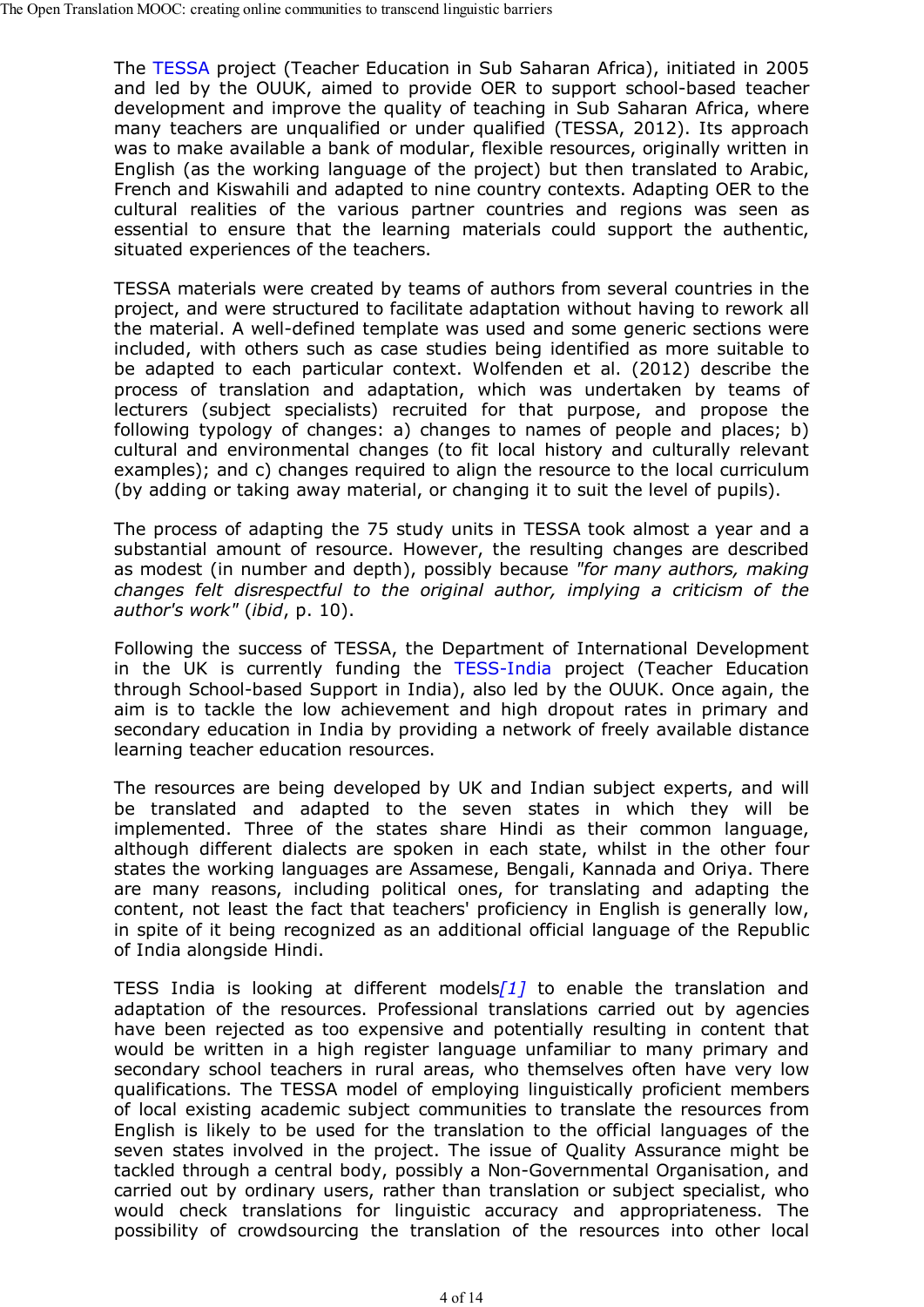languages beyond the official ones in the project states is being investigated, and some links are being established with Wikimedia India to explore using their existing volunteer translation community.

# **Open Translation**

Open translation describes the practice or discipline that develops at the intersection between open content, open source software and open production models (Hyde, 2009). It makes use of free/open software and open collaboration to engage a distributed volunteer workforce in the translation of resources that have been published openly on the web. The aim of open translation is to make resources available to the widest possible audience using open source tools, thus avoiding the creation of 'a critical bottleneck in the open knowledge ecosystem' (Hyde, 2009) that the use of proprietary software might impose. Its open production model encourages peer participation and draws on collective expertise and thus crowdsourcing, similar to the way in which Wikipedia has led to a re-evaluation of the role of the expert or Global Voices, a citizen media project, has turned citizens into journalists.

Crowdsourcing translation is already an established and successful solution to making content more accessible in some large-scale, high profile open projects such as Wikipedia (*Wikipedia Translation*) or TED talks (*Ted Open Translation Project*). In the project that forms the backdrop to this contribution we set out to assess whether:

- a. An online community of volunteer translators could be assembled around the exploration of open translation tools for the translation of OER, and
- b. A MOOC, an open online course providing a timeframe and structure, could act as a catalyst for bringing interested individuals together.

In the following section we describe the Open Translation MOOC (OT12) and present some data on participants, their expectations and their evaluation of the experience.

# **The OT12 MOOC**

#### **Course design**

OT12 was conceived as a MOOC, or massive open online course, and was developed and presented by the Department of Languages at the OUUK in the autumn of 2012. It lasted eight weeks and was organized as a traditional online course, with stated aims, weekly translation tasks and readings, webinars led by experts, and online discussion forums where participants could exchange ideas, support each other and seek help from the facilitators. Although there was the option of obtaining a certificate of participation (linked to the participant's online contributions), none of the activities were assessed formally.

The course tried to stay true to the openness in its title by using an open platform, LabSpace, part of the OU's OpenLearn site, and by publishing the course itself under a Creative Commons BY-NC-SA license. The resources used as background reading and for the translation tasks were OER, an approach that was guided both by practical considerations (copyright) and by the fact that one of the aims of the course was to introduce participants to open resources and open practices. The main aim of the course was to introduce participants to open translation practices and to some of the open tools that can be used to facilitate the open translation process, such as Google translation toolkit, translation workflow tools such as Transifex, and the video subtitling platform Amara. A further aim of the course was to explore whether a MOOC format would be appropriate to bring together a distributed community of potential or existing volunteer translators, and to point them to existing open translation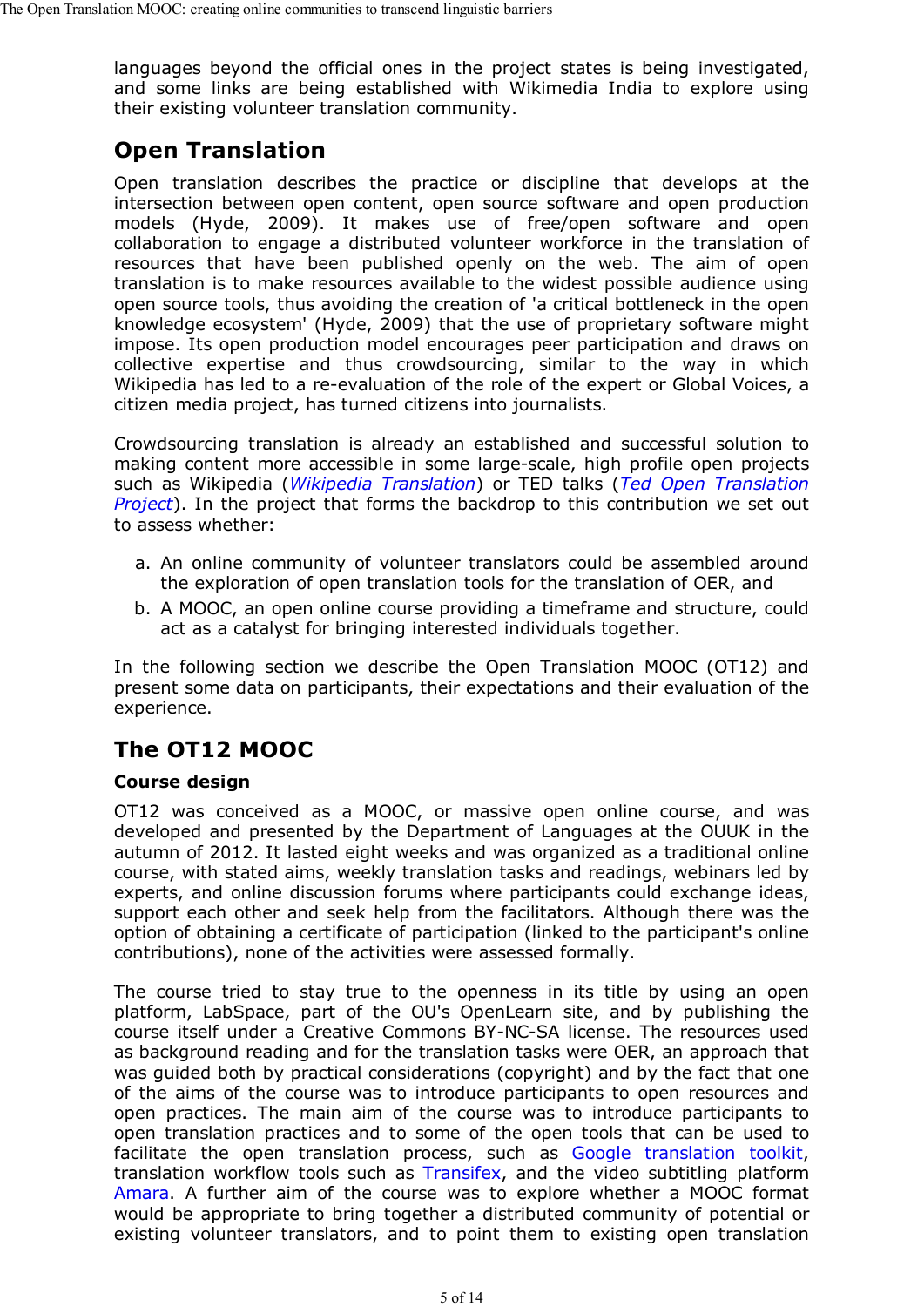communities they might want to join.

The OT12 MOOC included a range of activities and tools designed to promote discussion about open translation tools and practices and to enable participants to try to evaluate different translation tools by using them to do real translation tasks. We will describe four types of activities to give a flavour of what was included in the course: forum discussions, subtitling tasks, translation tasks and online seminars with guest experts.

#### **a) Forum discussions**

Throughout OT12 there was a course forum in which students were invited to discuss specific issues. The OT12 MOOC regularly referred participants to a FLOSS (free/*libre* open source software) manual on *Open Translation Tools* (Hyde, 2009). Several forum discussions were articulated around this reference text, and invited participants to comment, based on their experience.

An example of a forum discussion task from week 1 is given in Figure 1 below.

Figure 1: Forum discussion task on translation

#### **Read the section** *Why Translate?* **in the OTT/FLOSS manual.**

#### **Discussion:**

The authors of the OT12/FLOSS manual ask the question '**Why translate?'** and provide a number of reasons.

Which do you think are the most important and why. Why do you translate?

If you use social media (as a blogger, or as a facebook/twitter user), do you translate any of your content? Why/why not?

Figure 2 shows a forum discussion task from week 2 in which participants are invited to share their expertise.

#### Figure 2: Forum discussion task on dictionaries

#### **Dictionaries**

What online dictionaries or terminology databases do you use? The OTT FLOSS manual provides a very brief introduction to this topic, and includes some links to tools [...]

In this forum, we propose that you share an online (and preferably open!) dictionary or other terminology tool that you are familiar with, explaining why you think it's useful.

Please put the name of the tool as the subject of your message, and then provide a brief description of the tool, a link to it and, if you can, a brief critical review, perhaps highlighting some advantages and disadvantages.

If the tool you want to discuss has already been shared by someone else, just add your comments to that discussion.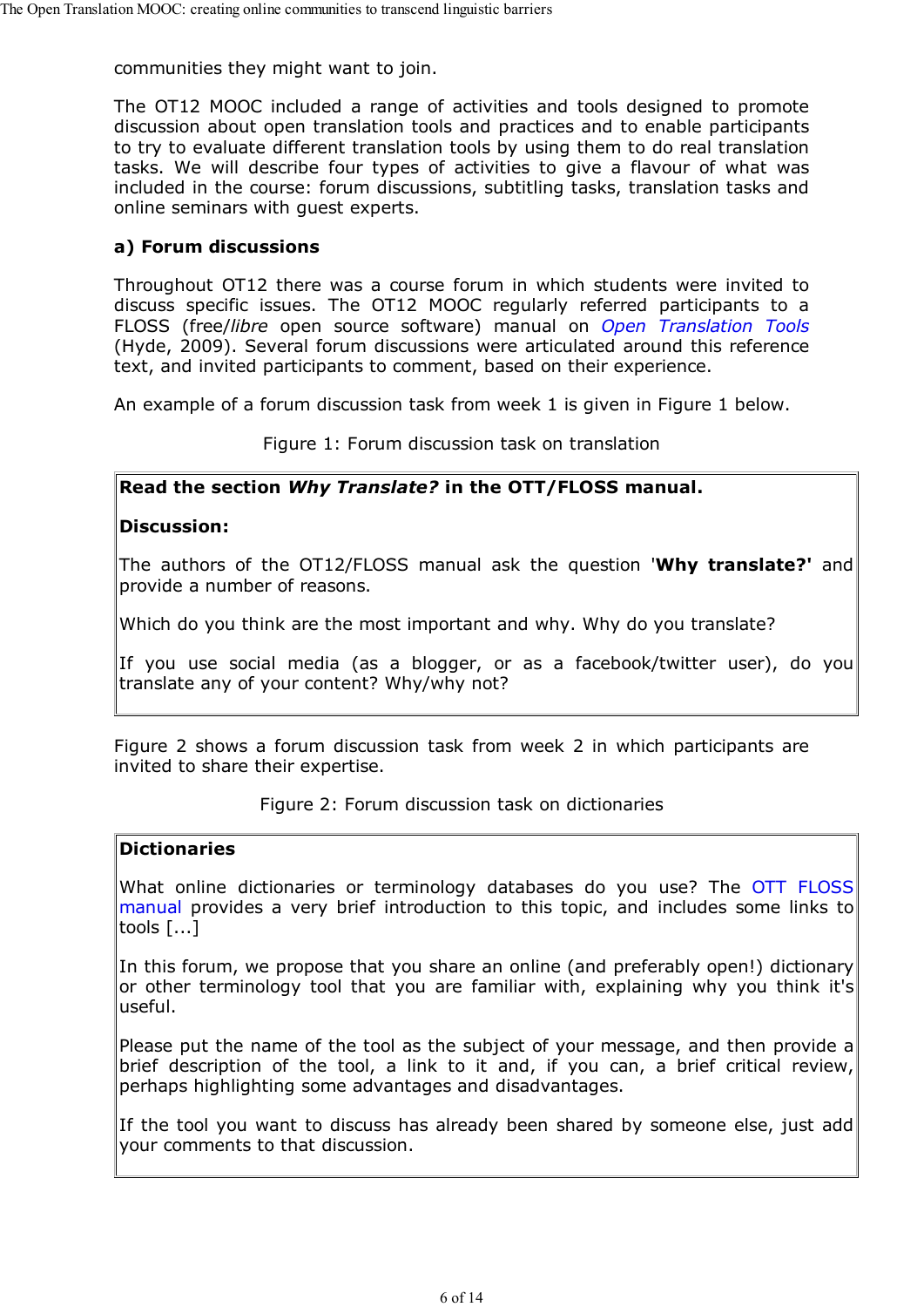### **b) Subtitling tasks**

Part of the aim of the OT12 MOOC was to provide participants with the opportunity to try out open tools and engage in the joint translation of open resources. Two weeks were devoted to captioning and subtitling videos. Activities involved a discussion about the link between captioning and subtitling and accessibility, the participants' evaluations of automatic captioning vs. human captioning, and hands-on experience of using Amara, an open source platform for subtitling video content from the web. Although participants could caption or subtitle any video they wanted, we also created a group for the OT12 MOOC and uploaded a number of videos from the OUUK's OpenLearn site, so that participants could all work on the same ones and discuss the process as they went, in a dedicated forum.

### **c) Translation tasks**

In terms of open translation tools, the aim of OT12 was to provide participants with the opportunity to work together on a translation using a translation workflow management tool. Participants translated a number of OER into their respective languages. The tool we selected was Transifex, which is widely used for the management of crowd- sourced translation and localisation of open projects. Transifex essentially breaks down a text into small strings to facilitate the translation, and members of the translation team can translate particular segments, and suggest corrections for those of others.

### **d) Online seminars with experts**

During the OT12 course there were a number of synchronous, online seminars with experts. These were experienced translators and other professionals who worked with open translations tools or practices. Their interventions were scheduled to coincide with the work participants were engaged in that week. For instance, in week 2, when the tasks involved subtitling videos using the open platform Amara, the guest speaker was Jules Rincón, from Amara Community Support and Advocacy. The synchronous online seminar was recorded for those who could not attend in person, and the guest speaker was also available in an online forum for a few days before and after the seminar, to address any questions from participants.

Using Lane's tripartite classification of MOOCs (Lane, 2012), OT12 can be considered to be primarily a task-based MOOC (rather than a networkbased/cMOOC, or a content-based/xMOOC), with an emphasis on skills acquisition based on the completion of a series of tasks. The network aspect was also salient, but for most participants interaction took second place to trying out the tools and engaging in task execution. The facilitators were upfront about the exploratory character of the course, and the 'learning by doing' approach that underpinned OT12.

#### **Participants: expectations and experiences**

There were around 300 active students in the first week of the course, although nearly 600 had registered and received biweekly digests and updates from the facilitators during the whole course.

Participants were asked to complete several questionnaires during the course, placed in the study calendar in the relevant weeks. Given the open, exploratory nature of the course, it is impossible to establish the response rate for each of the questionnaires, as the number of participants actively engaging with activities varied from week to week.

A language profile questionnaire ( $n=196$ ) completed during the first week of the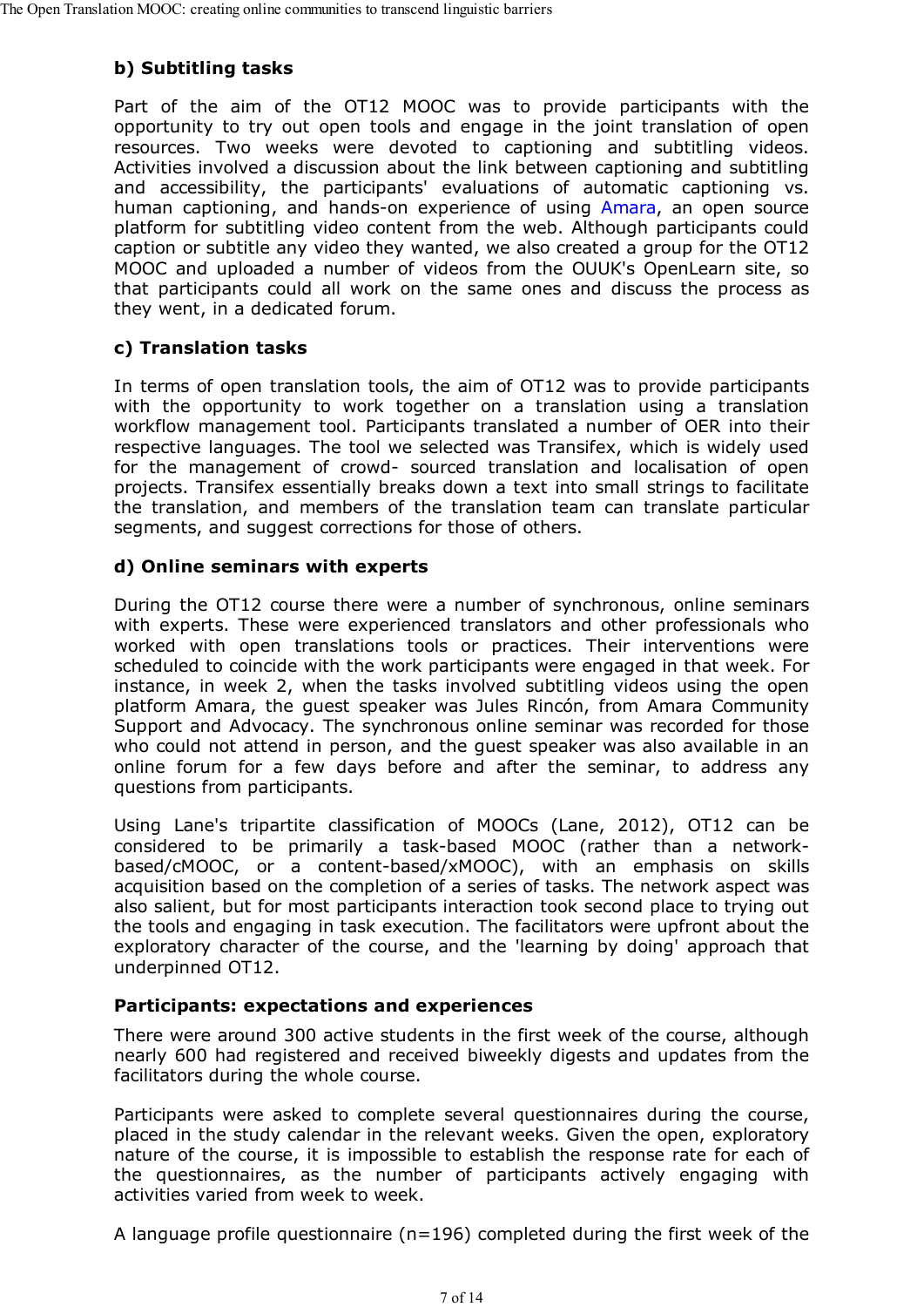course provided the following data: the majority of participants had Spanish (32%) or English (22%) as their main language, with other sizeable linguistic minorities present (Brazilian Portuguese, 11%; Greek, 9%; French, 7% and Italian, 6%). Most participants were expecting to translate into either English (59%) or Spanish (24%), and almost 70% of them claimed to be highly proficient in their second language. In terms of their familiarity with translation, almost all respondents claimed to have experience of translation, either professionally (43%) or informally (48%), with only 8% of respondents having no previous experience of translation.

Participants were asked to fill in a questionnaire during week one stating their expectations for the course and providing some information about their motivation and previous experience of online learning. According to the survey data (n=56) the majority of respondents (73%) joined the course to learn more about translation. Only a minority had a specific interest in open tools and resources or in second language learning. Most had never taken part in a MOOC and in fact over half of respondents had not come across the term before they engaged with OT12. Only 3 respondents had previous experience of online learning. Nearly two thirds of respondents saw managing their time or their workload as the main obstacle to participation in the course. For a fifth of respondents the main challenge envisaged was the technology and for six of them, it was working collaboratively, either because of a preference for working individually or because of anxiety caused by lack of knowledge of the topic. Asked to identify what would be a successful outcome of their participation in the MOOC, most respondents mentioned gains in knowledge related to translation; although some were more specific and hoped that completing OT12 would enhance their professional profile. For a few the main benefit was in the connections and networks that could be forged through participation in the course. A large percentage of respondents were vague in their answers, mentioning 'completion of the course' and 'learning' as satisfactory indicators of success.

During the last week of the course participants were directed to a short evaluation questionnaire (n=35). Most respondents felt their expectations for the course had been fully (46%) or partly (51%) met. The additional comments were divided between those who felt they had had insufficient time to dedicate to the course and those who were not entirely satisfied with some aspect of the course such as level of guidance, lack of support from peers, or more emphasis than expected on the 'openness' aspect. Respondents had enjoyed learning about open tools and resources, taking part in the webinars and sharing and networking with others. They had been less happy with their own lack of time to work on the course and, in some cases, with particular aspects of the course like length of tasks or lack of personalized feedback. In spite of the initial anxieties, only one respondent mentioned problems with the technology. And paradoxically when asked to suggest improvements to the course, many respondents wanted more content and tasks, in spite of recognizing time pressures as one of the biggest challenges.

Although the overwhelming majority of respondents (85%) considered the need to collaborate online as a positive aspect of the course, many acknowledged that participants could have been more proactive in this respect. Yet, for many this was their first experience of online learning. The main comment in relation to collaboration was that sharing ideas and benefitting from the knowledge of others was positive.

When asked what they had gained most from the course, 82% and 76% respectively selected *'awareness of open educational resources'* and *'better understanding of translation tools'*. The chance to translate and network with like-minded people was also appreciated by about half of respondents.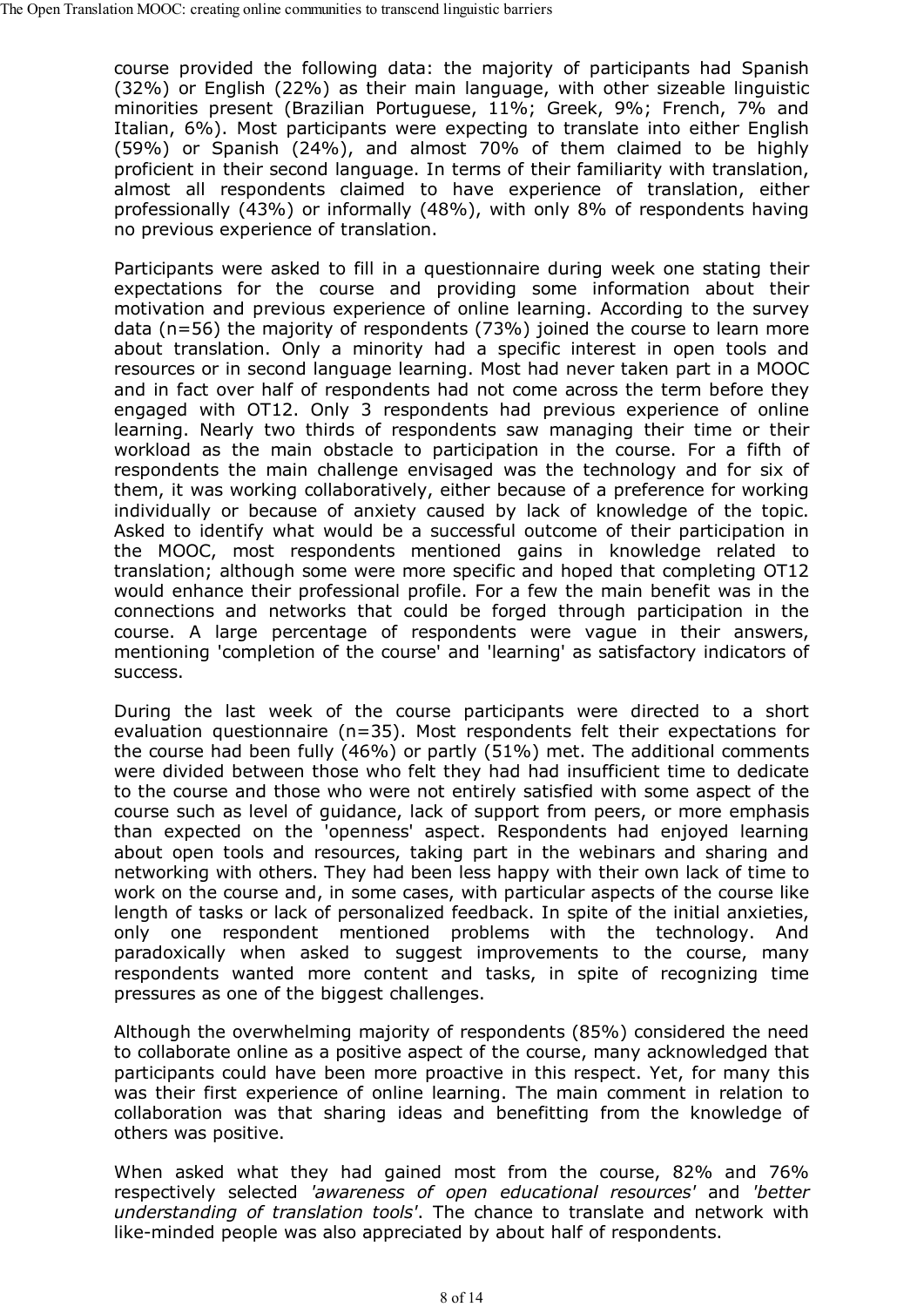# **Discussion**

### **OT12 and Crowdsourcing**

As mentioned above, crowdsourcing translation is a well-established solution to making content accessible in other languages. In OT12, we wanted to evaluate whether an online community of volunteer translators could be assembled to translate open content within the format of a MOOC. In this section we reflect on the extent to which OT12 was a successful crowdsourcing endeavour.

Rather than a single strategy, crowdsourcing is an *"umbrella term for a highly varied group of approaches"* (Howe, 2009). Unsurprisingly, their lowest common denominator is the fact that they all depend on some form of contribution from the crowd. These contributions, however, tend to vary considerably depending on what is the ultimate aim of the crowdsourcing endeavour. Potential activities range from calling upon customers for the design of a new product to setting up a platform for bloggers. Accordingly Howe (2009) distinguishes four main types of crowdsourcing: crowd wisdom, crowd creation, crowd voting and crowd funding. OT12 falls into the category of crowd creation, which relies on the crowd's creative energy. Howe lists ten basic principles of crowdsourcing. We can claim to have followed most of these in OT12. Choosing the right model (Principle 1) is the first of them.

Once the aim of OT12 had been established, i.e. exploring the potential of open translation tools and practices to aid the crowdsourcing of OER, the right crowd needed to be addressed (Principle 2: Pick the right crowd). A holding page was set up and an initial message inviting people to participate was crafted and distributed to Computer Assisted Language Learning (CALL), Computer Mediated Communication (CMC), Translation and OER listservs the project team members belong to. Yet, as Howe (2009) correctly reminds us, while it is relatively easy to attract a crowd, it is considerably more challenging to keep them (Principle 3: Offer the right incentives). Thus it is important to have an understanding of the motivation behind people's contributions *: "Personal glory, the chance to interact with like-minded peers, and the opportunity to improve their skills or simply to learn something new all play a role"* (Howe, 2009, p.282). To a certain degree, this echoes Downes' (2012) conceptualization of MOOCs as a sandpit for highly self-motivated learners who need to be put in touch with like-minded peers:

*"What we are trying to do with a MOOC is to create an environment where people who are more advanced reasoners, thinkers, motivators, arguers, and educators can practice their skills in a public way by interacting with each other. In such an environment, people can learn by watching and joining in."* (Downes 2012)

All of the aforementioned factors were evident in OT12. 73% of the participants indicated in the pre-course expectations survey (n=56) that their primary motivation was to learn more about translation, whether this meant learning to use translation tools or simply to develop translation skills. Figure 3 gives an overview of participants' motivations for joining OT12.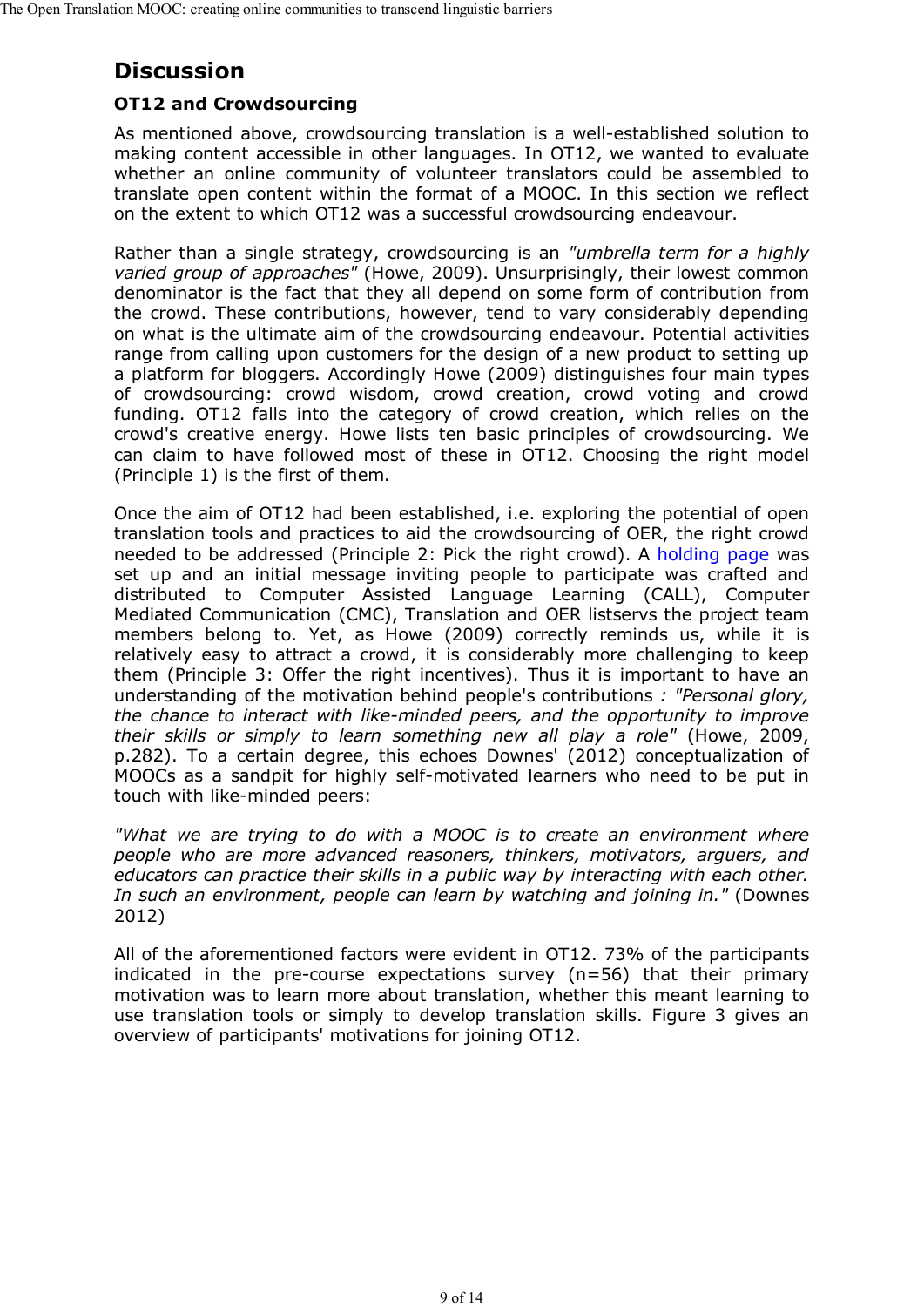

Figure 3: Learning aspirations of OT12 participants

When asked what they perceived as a successful outcome of their participation in the MOOC, a minority (13%) saw the main benefit of joining OT12 as networking with other translators. A similar proportion was motivated less by self-interest than by reasons of sociality. They expressed the wish above all to belong and contribute to a learning community.

17% (n=9) made it clear that they wanted participation in the OT12 MOOC to enhance their profile in the world of professional translation ("personal glory"), either by leading to the conferral of a diploma, or by furnishing a positive evaluation of their work.

The minority for whom sociality seemed to have been the main incentive points us to an important aspect of Principle 3 (Offer the right incentives), which is closely related to Principle 10 (Ask not what the crowd can do for you, but what you can do for the crowd). It is reflected in Howe's (2009, p.288) observation that *"successful crowdsourcing involves satisfying the uppermost tier on Maslow's hierarchy of needs"*, which leads him to conclude that *"people are drawn to participate because some psychological, social, or emotional need is being met".*

OT12 was set up using Howe's "benevolent dictator principle" (Principle 5: The dumbness of crowds, or the benevolent dictator), which states that people's contributions need to be directed. *"The most successful crowdsourcing efforts"*, he explains, *"are products of a robust collaboration between the crowd and the individuals guiding them".* The "load" of guiding was distributed among the 5 project team members with one person working as the main facilitator in the forums during the entire project period. There was a "Things to do this week" introduction, a midweek summary of contributions, and a "Summing up week X" digest for each of the eight project weeks. This approach allowed participants to dip in and out of OT12 and to engage only with those activities they were interested in, and/or to simply keep in touch with OT12 developments even when they were unable to make a visible contribution in a given week. It allowed the project team to cater for fluctuations in participant motivation and other demands on the crowd's time.

At the same time the team experienced "the community is always right" rule (Principle 9): the language pair originally envisaged for the translation work was English and Spanish, and OT12 had been advertised as such. Yet many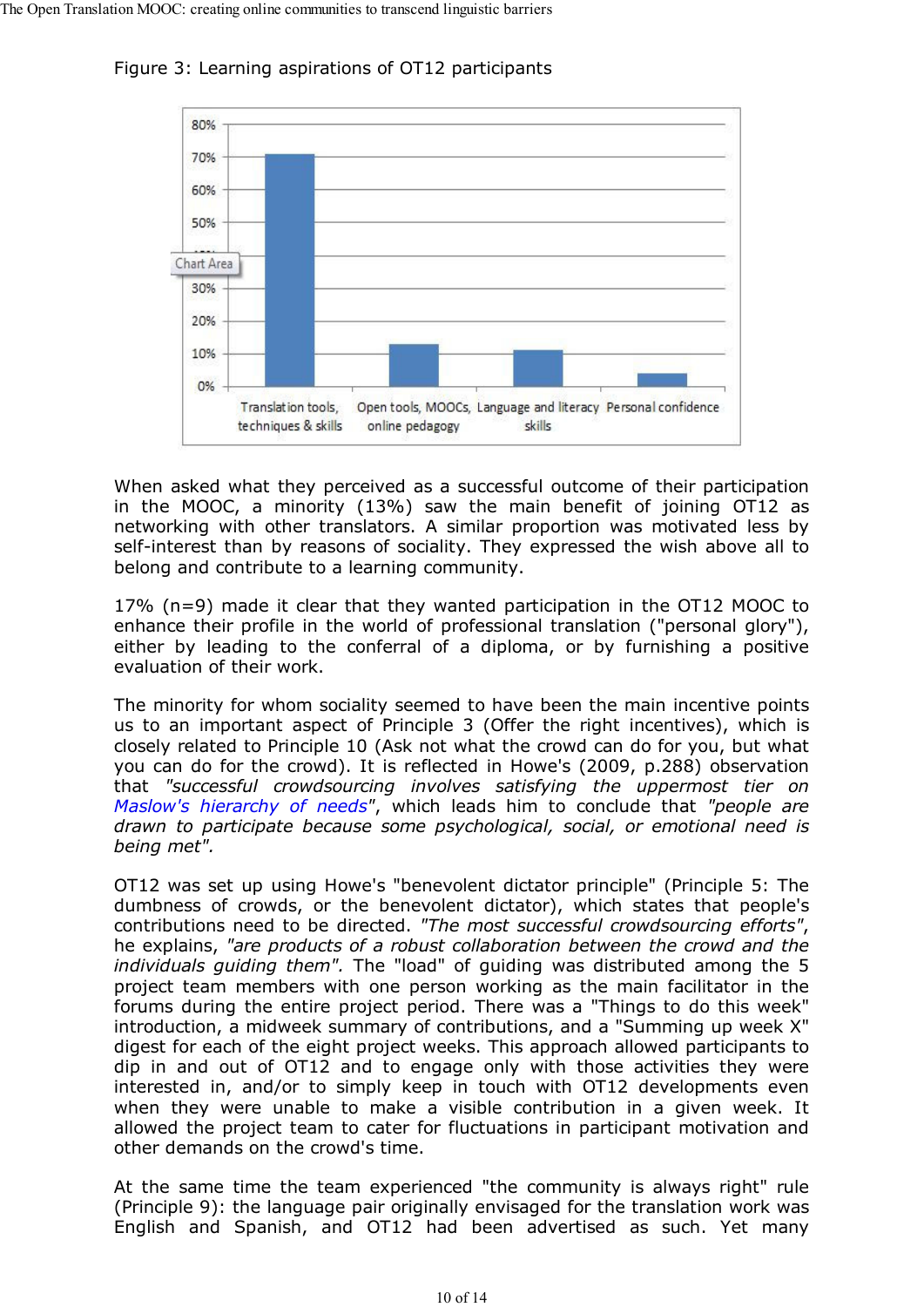participants worked within other language pairs, more specifically Brazilian Portuguese/English, and French/English. In order to respond to this unexpected reality, space for different translation subgroups was provided. *"You can try and guide the community"*, as Howe (2009, p. 287) puts it, *"but ultimately you'll wind up following them"*. While this could be interpreted as contradicting the need for guidance which underpins Principle 5, it also explains the use of the term "benevolent", i.e. someone or - in the case of OT12 - a team of people who provide a course structure or, in Howe's (2009) words, *"a layer of administration"*, and who are there to answer the crowd's questions. An explicit goal of OT12 was to be exploratory though. As a result, the facilitators relied heavily on the knowledge and expertise of the participants.

The fact that people are busy leads to Howe's *"keep it simple and break it down"* rule (Principle 6) which was adhered to in OT12's modular approach based on weekly tasks and the use of bespoke fora linked to the execution of these tasks. Again, this set up also enabled participants to contribute only to those activities they were genuinely interested in (see above), and illustrates Howe's exhortation in agreement with Benkler (2006, p. 285): *"While creative capacity and judgement are universally distributed in a population, available time and attention are not"*. It is therefore equally important *"to keep the nature of the task simple. […] By bringing clarity and simplicity to your appeal find the best minor league pitcher, translate this paragraph into French - you greatly increase the odds that someone will want to contribute* " (Howe 2009, p. 286).

On a much smaller level, Principle 6 is also reflected in the use of the translation workflow tool Transifex, a platform for managing the crowdsourcing of text-based translations. It is a flexible version-control system for translation strings, which means that files are broken up into smaller segments to facilitate their translation. *"Any task worth doing"*, as Howe (2009, p. 285) concludes, *"is worth dividing up into its smallest possible components"*.

One of the defining characters of a MOOC is that it is supposed to be massive which is in line with the accepted estimate that around five thousand people constitute the optimum size of a user-base for crowdsourcing purposes. Yet, drawing on "Sturgeon's Law" (Principle 7: Remember Sturgeon's Law), which stipulates that *"90 percent of everything is crap"*, Howe warns us that *"real talent will remain a rare commodity"* and that crowdsourcing's main merit lies in *"providing a previously non-existent outlet for this talent"* (Howe, 2009, p. 286). OT12 was - to the best of the project team's knowledge - the first endeavour of its kind.

One important purpose of OT12 was to evaluate whether crowdsourcing via a MOOC could be used to translate OER, and for that purpose we selected *Learning to Learn*, an OER from the OUUK as one of the resources to be translated. The resource teaches basic study skills to adult students returning to education. It is part of the Bridge to Success (B2S) project, a US-based project funded by the Bill and Melinda Gates Foundation and the William and Flora Hewlett Foundation to encourage student retention and progression in college, especially amongst disadvantaged students or those that have little previous experience of education at this level. The team behind *Learning to Learn* was keen to have this OER translated into Spanish hoping that this would encourage learners from the sizeable Hispanic community in the US to take up and stay in further or higher education. Thus, rather than looking for the perfect translation ("real talent") they welcomed the idea that crowdsourcing the translation would make the material accessible to many more users, even though that meant that the resulting translations might not necessarily qualify as "professional".

Yet, at the same time Howe's Principle 8 (Remember the 10 percent, the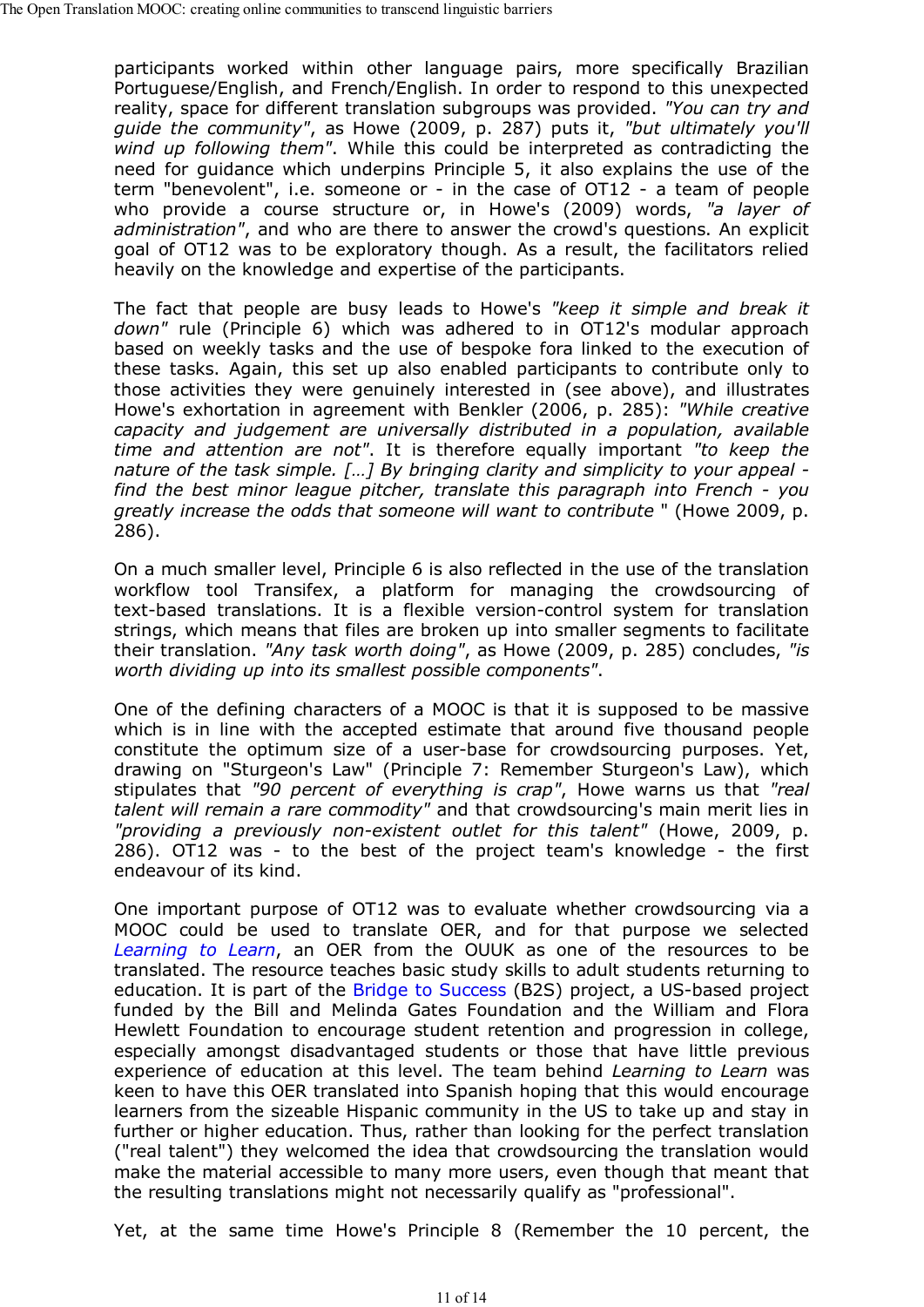antidote to Sturgeon's Law) also applies to OT12. When asked in the pre-course survey how they thought they'd be able to help their fellow learners, 25% of participants replied that they had either academic knowledge or practical and professional experience of translation, and that they would be willing to share this with others. There was evidently a high level of translation expertise in the group, and this largely corroborates Downes' (2012) observation that MOOC participants tend to come prepared.

### **OT12, MOOCs and Communities**

We understand MOOCs as events (Cormier, 2010) or, following the principles of connectivism, catalysts for starting conversations within a network (Downes, 2011), and therefore felt that a MOOC might be a suitable way of engaging online communities of translators, language teachers and learners, and those interested in OER, in the crowdsourcing of translations for OER.

Our MOOC proved that it was possible to bring together a community interested in finding out more about open translation and to use the MOOC as a way of widening the reach of that community. Balch (2013) hypothesizes that people are more likely to enrol in a MOOC than in a comparable university course, simply because there is no cost associated and no changes required to their lifestyle. Equally, they are more likely to withdraw from the course or to follow it only partially precisely because their economic and personal investment is so much lower. This is reflected in our MOOC, where the level of involvement from each of those who registered their interest varies considerably from those who participated actively throughout, to those who signed up and received the biweekly digest but did not take part in the activities (it is interesting that only one request to unsubscribe from the digests was received from the 600 people in the mailing list). The level of participant investment varied considerably and participants chose their own paths, more or less visibly, through the MOOC.

Whilst the MOOC did, to some extent, fulfil its role of bringing a community together, effective collaboration was not consistently achieved so the outcomes in terms of translation output were variable. Collaboration in the Portuguese team was particularly effective due to the high digital literacy skills shown by some of the members of the Portuguese community and the leading role taken by a couple of its most active members *("Hi everyone on the Portuguese team (…) so happy to see that we have finished the translation! Well done everyone!"*). In other teams, particularly those with fewer members, collaboration was less smooth and fruitful.

However, in the evaluation of the MOOC, participants commented on how the course had helped them discover volunteer translating projects that already use crowdsourcing of translation and, in some cases, open tools, which some had joined or were thinking of joining *('I was impressed by the idea of Global Voices, and I plan to investigate that further'*); and how they had gained an understanding about OER, Creative Commons, and the open translation 'movement' *('[it was surprising] that this sort of thing was going on in such a wide scale.'*). In that sense, a MOOC such as OT12 might have a role to play in bringing together professional or new translators so they can find out about the opportunities to volunteer as translators of open resources. Indeed, since the end of the MOOC, we have used the mailing list to contact the community about open translation opportunities such as the video translation challenge announced by open.michigan at the University of Michigan, US.

# **Conclusion**

This paper has argued that translation and localization are important to increase the portability, visibility and reach of OER; and that crowdsourcing could be the only feasible, affordable solution to the huge challenge of translating open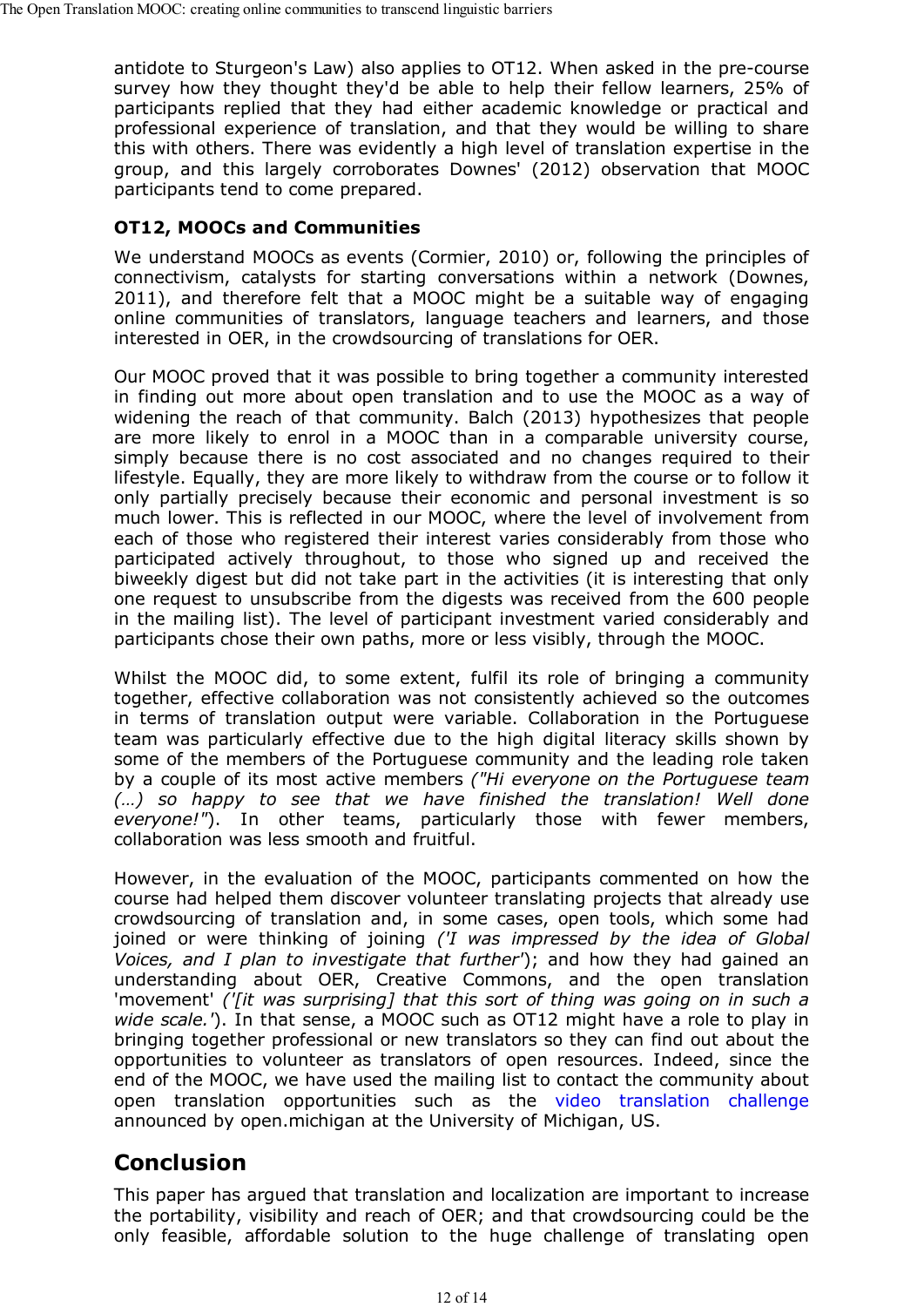educational content into the many languages that potential users speak. However, there are challenges in terms of quality assurance and in establishing the scope of the translation and its suitability for different contexts.

We have provided some insights into how the world of open education can harness existing open translation models, and learning based on the use of social media, such as happens in MOOCs, to further the openness agenda. MOOCs can be used as tools to raise awareness about open translation and the need to transcend linguistic barriers, but ultimately systems need to be put in place to enable the work of volunteer communities and help them prioritise translations according to different criteria: need, preference, popularity, etc. A translation hub for all OER, along the lines of some of the well-established crowd-sourced large-scale translation projects (Wikipedia, TED Talks, Global Voices), would help achieve such a result.

## **Acknowledgements**

The OT12 MOOC was partly funded by a Teaching Development Grant from the Higher Education Academy.

### **References**

Balch, T (2013). About MOOC Completion Rates: The Importance of Student Investment. Available from http://www.augmentedtrader.wordpress.com /2013/01/06/about-mooc-completion-rates-the-importance-of-investment [Accessed 9 July 2013]

Benkler, Y (2006). *The Wealth of Networks*. New Haven and London: University Press.

Cormier, D (2010). What is a MOOC? At http://www.youtube.com /watch?v=eW3gMGqcZQc [Accessed 1 October 2013]

Downes, S (2011). 'Connectivism' and Connective Knowledge', Huffpost Education. Available from http://www.huffingtonpost.com/stephen-downes /connectivism-and-connecti\_b\_804653.html [Accessed 9 July 2013]

Downes, S (2012). 'What a MOOC does'. Available from http://www.downes.ca /post/57728[Accessed 9 July 2013]

Graddol, D (2000). 'The Future of English?' The British Council. Available from http://www.teachingenglish.org.uk/sites/teacheng/files/learning-elt-future.pdf [Accessed 9 July 2013]

Howe, J (2009). *Crowdsourcing. Why the Power of the Crowd is Driving the Future of Business.* New York: Random House

Hyde, A (2009). Open Translation, in FLOSS Manual in Open Translation Tools. Available from http://en.flossmanuals.net/open-translation-tools/ [Accessed 9 July 2013]

Lane, A B, McAndrew, P and Santos, A (2009). *The networking effects of OER*. Available from http://www.ou.nl/docs/campagnes/icde2009/papers /final\_paper\_279lane.pdf [Accessed 9 July 2013]

Lane, L (2012). 'Three Kinds of MOOCs'. At http://lisahistory.net/wordpress /2012/08/three-kinds-of-moocs/ [Accessed 9 July 2013]

Lee, M, Lin, M and Bonk, C (2007). 'OOPS, Turning MIT Opencourseware into Chinese: An analysis of a community of practice of global translators', IRRODL,